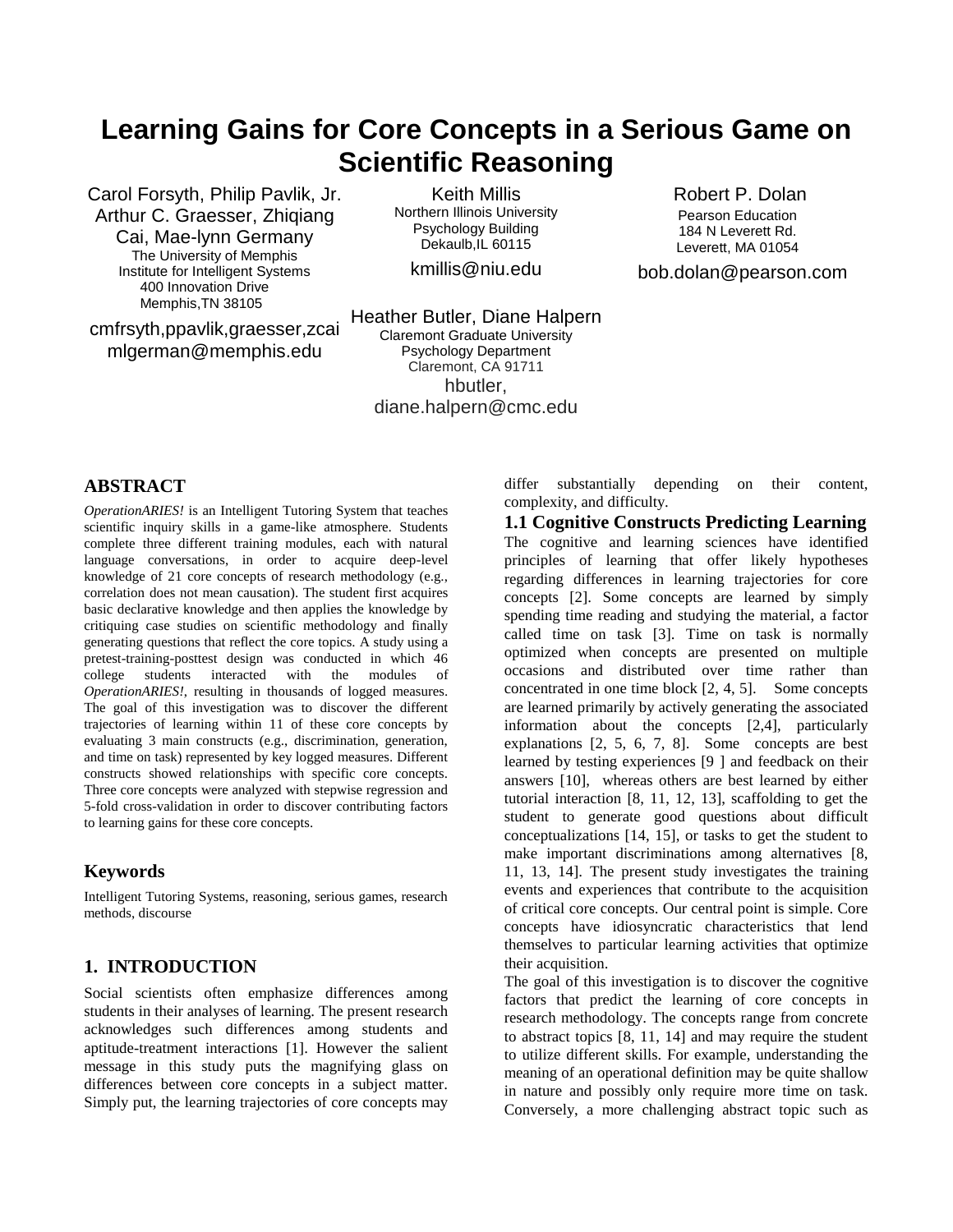correlation vs. causation may not be mastered by simply memorizing a definition but rather by higher level reasoning, discrimination among similar constructs, and generating ideas or questions. The learning environment is a serious game called Operation ARIES, as described next [12]. Although we have considered thousands of measures collected during 20 hours of training in ARIES, our analyses converged on three broad time-honored constructs in the cognitive and learning sciences: time on task, discrimination, and generation.

# **1.2 Operation ARIES: A Serious Game**

*OperationARIES!* (called ARIES for short, an acronym meaning Acquiring Research Investigative and Evaluative Skills) is an Intelligent Tutoring System that has an embedded storyline and game-like elements to engage students as they learn research methodology. The narrative includes alien invaders who have come to take over the world by presenting bad science. The student player joins forces with the Federal Bureau of Science in order to save the world from this threat. The storyline and the iterative presentation of these topics are presented to the students across three specific ARIES modules (i.e., Training module, Case Study module, and Interrogation module), each focusing on different types of knowledge acquisition: didactic knowledge, application, and question generation. The learner interacts in natural language conversations with multiple artificial agents in order to learn 21 core concepts of research methodology.

In the Training module students learn didactic knowledge by reading an E-text, answering multiple choice questions, and having dynamic tutorial conversations with two pedagogical agents about the 21 core concepts. In the Case Study module, students apply the knowledge by conversing with three artificial agents while identifying flaws in research cases with the aid of both a list of 12 potential flaws and the E-book. Finally, in the Interrogation module, students pose questions to an artificial agent in order to decide if the research case is sound. The learner is aided by a score-card which provides immediate feedback as well as suggested questions. The flaws covered in the Case Study module and Interrogation module are aligned with the core concepts in the Training module.

This paper explores the specific cognitive activities in this serious game that predict learning of a subset of the 21 core concepts. These cognitive activities are part of the Training, Case Study, and Interrogation modules.

# **2. METHODS**

The participants were 46 students at 2 separate schools in Southern California. There was a pretest-training -posttest design, with two versions of a test that were counterbalanced between pretest and posttest. All of the students were enrolled in research methodology courses taught by the same instructor. The pretest and posttest consisted of open-ended and multiple-choice questions about the 21 core concepts. The participants interacted with the Training module in pairs, alternating between actively typing into the system and passively observing their human partner interacting (a difference that was not analyzed in this study). The participants intermittently answered survey questions about the storyline and tutorial conversations, but these measures are not investigated in the current study. The alternation between partners as well as the surveys did not occur in the latter two modules (Case Study and Interrogation).

# **2.1 Measures**

The log files of ARIES had thousands of measures including fine-grained measures for each module. Measures include latency measures, string variables and virtually every aspect of the typed interaction. With so many variables, the focus of this particular investigation will be on those measures that funnel into the three constructs of time on task, generation, and discrimination.

Each of the 3 constructs was represented by a unique indicator for each module. Specifically, time on task was represented in the Training module by reading times per page in the E-Text, whereas the time spent on cases was the measure for the Case Study and Interrogation modules. In order to assess generation, the measures consisted of the number of words articulated by the student in conversational turns for each module. Discrimination scores were collected in each module. The Training module used the multiple-choice performance scores (0 to 1). In the Case Study module, a discrimination score was calculated by subtracting the proportion of false alarms from hits as reflected by the match scores of the language processing algorithms within the system. The Interrogation module also used signal detection components derived from student performance on the score-card that discriminated whether a flaw was or was not present in a study.

In order to measure learning gains, we computed proportion scores for the pretest and posttest. Each test consisted of a multiple-choice and short-answer question corresponding to each of the 21 concepts. Proportional learning gains scores [(posttest-pretest)/(1-pretest)] were calculated in order to adjust for the variation of priorknowledge across the students. These scores were available for each of the 21 concepts.

# **3. ANALYSES**

Although this original dataset consisted of 46 participants, 10 of the subjects were removed due to extensive amounts of missing data (i.e. usually more than one module). Of the remaining 36 students, mean values were used to replace the missing data for discrimination scores. However, time on task and generation scores were simply left as 0's.The most complete set of original data, prior to mean replacements were available for 11 core concepts.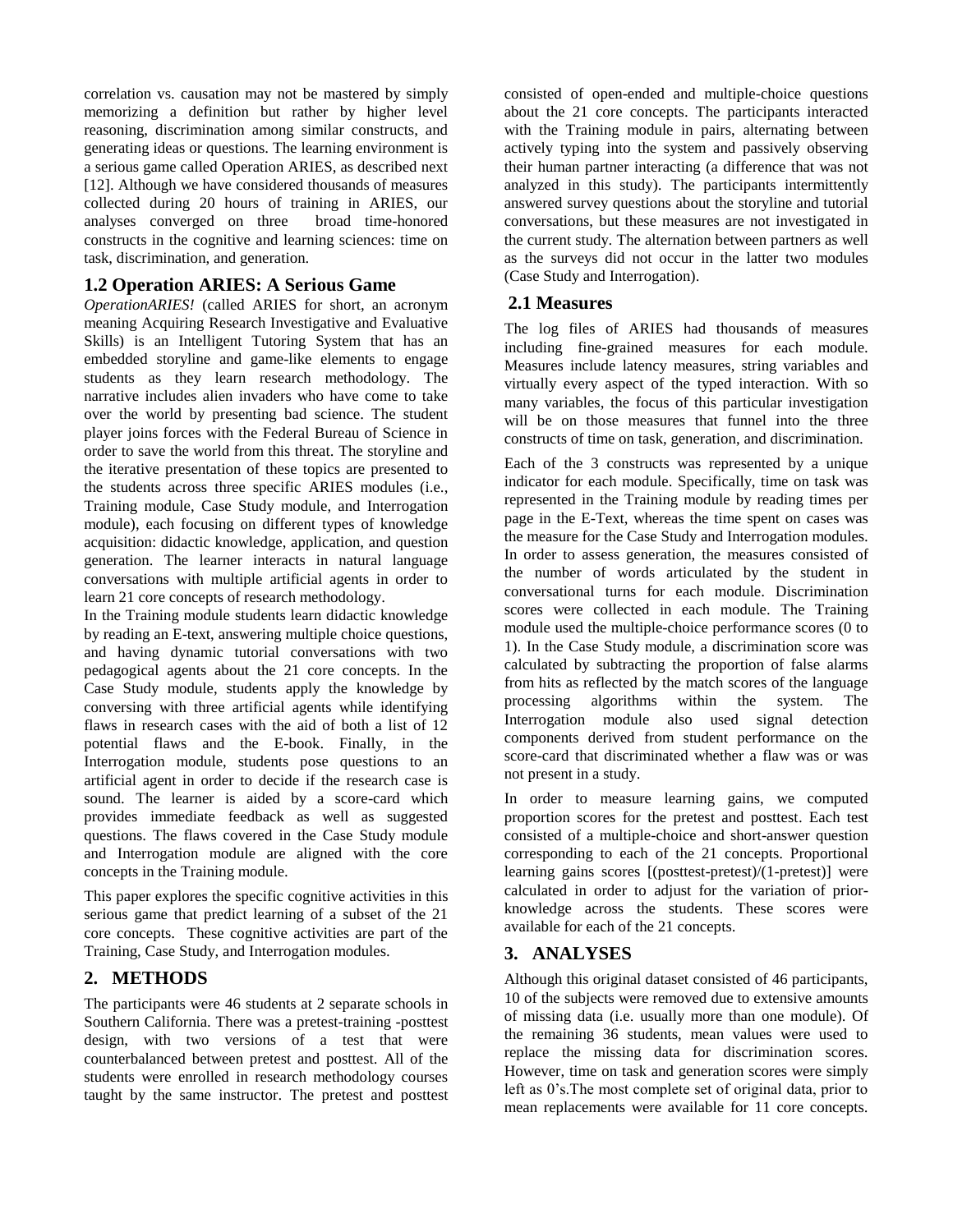These core concepts were presented and tested across all three modules, so they were selected in the subsequent analyses. .

# **3.1 Correlations**

The proportional learning gain scores ranged from .17 (Causal Claims) to .50 (Subject Bias), with a mean of .34 over the 11 core concepts. We computed correlations between these gain scores and the training process measures. We found a number of significant correlations, but the more important conclusion is that the profile of process to learning correlations differed greatly among core concepts.

It is beyond the scope of this report to present the full set of data. Instead, we will focus on a few core concepts that illustrate the differences. For example, the Training module reigned in the learning of one core concept (Objective Scoring of the Dependent Variable) when inspecting the correlations, which were significantly positive for the three measures: reading time, words generated, and discrimination. In contrast, the Interrogation module was most important for Subject Bias, where the corresponding three measures had significant correlations.

The differences in learning process profiles among core concepts underscores our central claim that core concepts vary considerably in learning trajectories.

# **3.2 Stepwise Regressions and Cross-Validation**

We performed analyses on three core concepts that had distinctive profiles of correlations. These included Objective Scoring, Subject Bias, and Causal Claims. Each of these core concepts was analyzed separately using stepwise regressions with predictor variables that included those with the highest correlations  $(r > |.2|)$  with proportional learning gains. The resulting model was then cross- validated using a 5-fold procedure with 4 folds for training and 1 for test..

*3.2.1 Objective Scoring of the Dependent Variable* This core concept showed correlations with the proportional learning gains for the reading times (time on task measure,  $r = .32$ ,  $p < .05$ ) and the multiple choice questions (discrimination score,  $r = .32$ ,  $p < .05$ ) in the Training module. In all 3 modules, the number of words generated significantly correlated with proportional learning gains (Training  $(r = .42, p < .05)$ ; Case Study(*r*)  $=$ .28, *p*<.05); Interrogation (*r* =.28, *p* <.05). When these significant correlates were entered into a stepwise regression, the analysis removed the time allocated to multiple choice questions (time on task) and the words generated in the Training module, thereby converging on a model that includes words generated in the Interrogation module and the Case Study module and the reading times from the Training module (*F* (3, 33) = 4.91,  $R^2 = .31$ ,

 $p<.05$ ). In the full model, the words generated in the Interrogation module had a marginally significant main effect  $(F(3, 33) = 3.61, p = .06)$ ; the words generated in the Case Study module did not have a significant main effect  $(F (3, 33) = 2.45, p = .13)$ , but reading times were significant  $(F(3,33) = 8.67, p<0.05)$ . Given these results, a second model was created using the generation score for the Interrogation module and the reading times. The model was significant (*F* (2, 34) = 4.338,  $\overline{R}^2$  = .20, *p* <.02) with a marginally significant main effect for generated words  $(F (2, 34) = 3.23, p = .08)$  and a significant main effect for reading times  $(F (2, 34) = 5.45, p < 0.05)$ . When this model was cross validated, the training set accounted for 26% of the variance  $(R<sup>2</sup>= .26)$ , and a test set accounted for 25% of the variance  $(R^2 = .25)$ 

#### *3.2.2 Subject Bias*

For this core concept, the variables with the highest correlations with learning gains were the multiple choice discrimination score from the Training module (*r =*.20,  $p<.10$ ), and the discrimination ( $r = .20$ ,  $p<.1$ ), generation  $(r = .33, p < .05)$ , and time on task  $(r = .26, p < .05)$ measures from the Interrogation module. With all predictors entered into a stepwise regression, the resulting significant model included only the words per case (generation) and the discrimination score from the Interrogation module (*F* (2, 34) = 3.304,  $R^2$  = .16, *p* < .05). Upon further examination, there is a significant main effect for generation  $(F(2, 34) = .498, p < .05)$  but not for the discrimination score  $(F=1.63, p>0.05)$ . A second linear model with just the generation score was significant model  $(F (1, 35) = 4.368, R^2 = .11, p < .05)$ . Next, the significant generation predictor only was cross-validated using a 5 fold cross validation procedure resulting in a training set predicting 8% of the variance  $(R^2 = .08)$  and a test set predicting 6% of the variance ( $R^2 = .06$ ). However, we are still tentative about drawing strong conclusions from this because of the low power in detecting differences in the regression.

# *3.2.3 Causal Claims*

This core concept had low learning gains (.17) compared with the other topics. The two variables with highest correlations for learning were discrimination from the Case Study module  $(r = .28, p < .05)$  and the generation metric in the Interrogation module  $(r = .23, p < .1)$ . However, a follow-up analysis with stepwise multiple regression was only marginally significant  $(F(2, 34) =$ 2.863,  $R^2 = .14$ ,  $p = .07$ ) and cross validation assessments were not significant.

# **4. CONCLUSIONS**

Our analyses revealed very different learning profiles for specific core concepts in research methodology. The value of the didactic Training module was most pronounced for Objective Scoring of Dependent Variables, whereas the Interrogation module was most successful for Subject